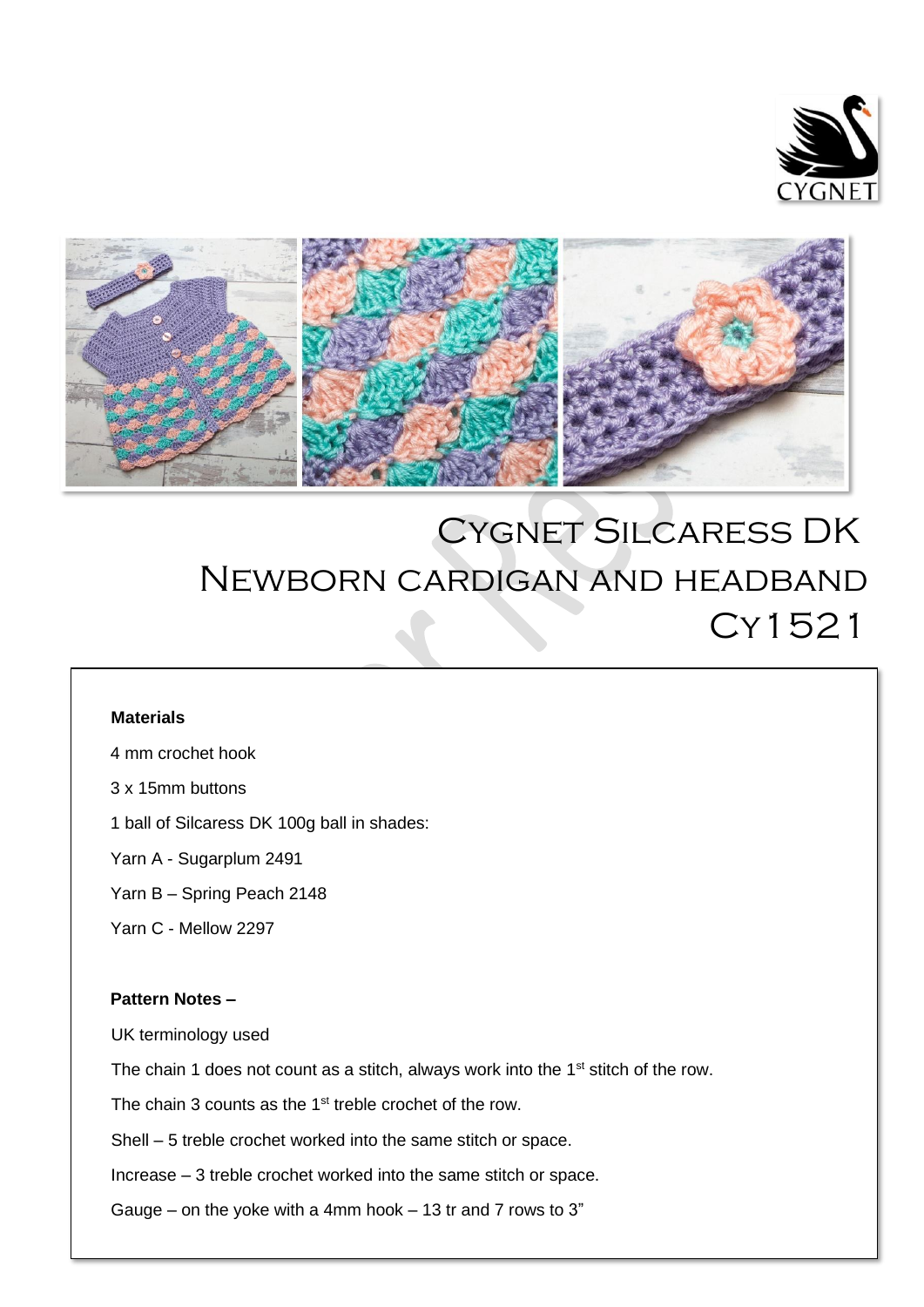**Abbreviations –** tr – treble crochet dc – double crochet htr – half treble crochet

inc - increase tr3tog – treble crochet 3 together tr4tog – treble crochet 4 together sh – shell ch(s) - chain(s) chsp- chain space t - turn your work nxt – next

rept - repeat sk - skip sp(s) - space(s) slst – slip stitch fo – fasten off

#### **Yoke –**

with yarn A ch 54

Row  $1 -$  htr into  $2^{nd}$  ch, htr into each ch across (53)

Row 2 – ch 1, t, tr 8, inc, tr 8, inc, tr 17, inc, tr 8, inc tr 8

Row 3 - ch 1, t, tr 9, inc, tr 10, inc, tr 19, inc, tr 10, inc tr 9

Row 4 - ch 1, t, tr 10, inc, tr 12, inc, tr 21, inc, tr 12, inc tr 10

Row 5 - ch 1, t, tr 11, inc, tr 14, inc, tr 23, inc, tr 14, inc tr 11

Row 6 - ch 1, t, tr 12, inc, tr 16, inc, tr 25, inc, tr 16, inc tr 12

Row 7 - ch 1, t, tr 13, inc, tr 18, inc, tr 27, inc, tr 18, inc tr 13

Row 8 - ch 1, t, tr 14, inc, tr 20, inc, tr 29, inc, tr 20, inc tr 14

Row 9 - ch 1, t, tr 15, inc, tr 22, inc, tr 31, inc, tr 22, inc tr 15

#### **Separating for sleeves –**

Row 10 – ch 1, t, tr 17, ch 1, sk 24, tr 35, ch 1, sk 24, tr 17

Row  $11 - ch 1$ , t, htr into the  $17$  tr + ch  $1 + 35$  tr + ch  $1 + tr 17$  (71)

### **Body section –**

Change to 4.5mm hook and yarn B

Row  $12$  – ch 3, t, 2 tr into  $1^{st}$ ,  $*$  sk 2, dc, sk 2, sh, rept from  $*$  15 more times, sk 1, dc, sk 2, 3 tr into last

Fasten off B and attach C

Row 13 – with C, ch 1, t, dc into 1<sup>st</sup>,  $*$  sh into dc, sk 2 tr, dc into 3<sup>rd</sup> tr of sh, sk 2, rept from  $*$  16 more times, sk 2 sts, dc into top of ch 3

Fasten off C and attach A

Row 14 – ch 3, t, 2 tr into 1<sup>st</sup>, sk 2, dc into 3<sup>rd</sup> tr of sh, sk 2, sh into dc, rept from  $*$  15 more times, sk 2, 3 tr into last dc

Row 15 to 24 – continue to rept rows 13 and 14, changing colours after every row.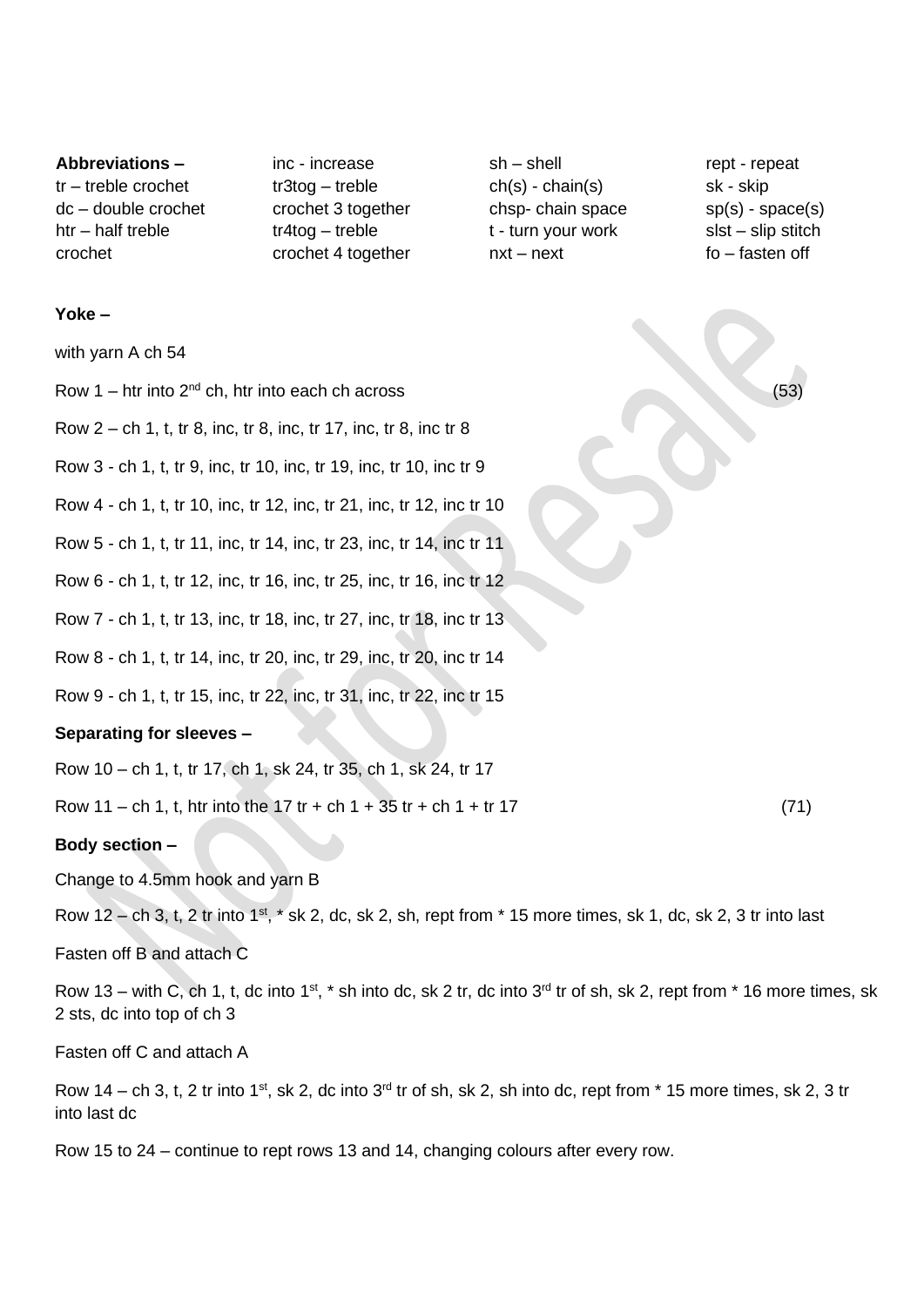## **Button band –**

Attach yarn A at top left

Row 1 – ch 1, dc evenly to bottom

Row  $2 - ch 1$ , t, dc to top

Row  $3 - ch 1$ , dc to bottom, fo

### **Buttonhole band –**

Attach yarn A to top right

Row 1 – ch 1, dc evenly to bottom

Row  $2 - ch 1$ , t, dc to top

Row 3 – ch 1, t, dc 2, [ch 4, sk 1, dc 6] 3 times, dc to bottom.

Fasten off, weave in all ends, and sew on buttons.

## **Headband –**

With A and 4.5mm hook, loosely ch 50, slst to join into a ring being careful not to twist.

Row 1 to  $3 - ch 1$ , htr around, slst to  $1<sup>st</sup>$  htr, fo (50)

#### **Flower –**

With C and 4mm hook make a magic ring

Row 1 – ch 1, work 6 dc into ring, slst to  $1<sup>st</sup>$  st, fo C

Row 2 – with A ch 3, tr3tog + ch 2 + dc, into each of the nxt 5 sts work tr4tog + ch 2 + dc, slst to top of 1<sup>st</sup> ch 3

Use the ends from row 1 to attach into headband.



## **Cygnet Yarns Limited**

12-14 Adelaide Street, Bradford, West Yorkshire, BD5 0EA

CY1521© 2022 Designed BY Gemma Brown and published by Cygnet Yarns Limited of 12-14 Adelaide Street, Bradford, BD5 0EA. This pattern is protected by the law of Copyright of the United Kingdom and may not be reproduced or copied. This pattern may be used for manufacturing purposes up to a limit of 20 garments. For anything more than this, please contact Cygnet Yarns. All other rights are expressly reserved by Cygnet Yarns Ltd.